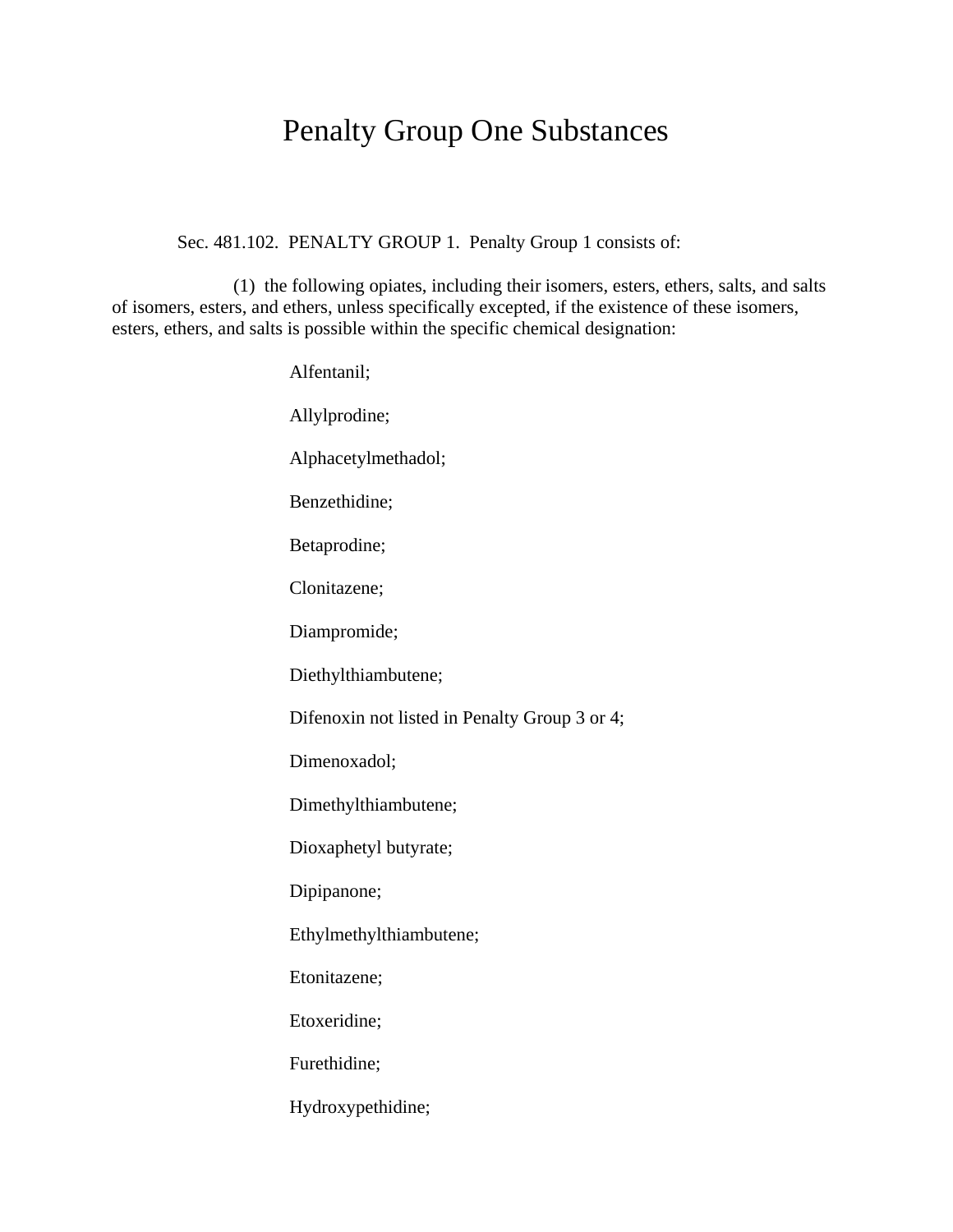Ketobemidone;

Levophenacylmorphan;

Meprodine;

Methadol;

Moramide;

Morpheridine;

Noracymethadol;

Norlevorphanol;

Normethadone;

Norpipanone;

Phenadoxone;

Phenampromide;

Phenomorphan;

Phenoperidine;

Piritramide;

Proheptazine;

Properidine;

Propiram;

Sufentanil;

Tilidine; and

Trimeperidine;

(2) the following opium derivatives, their salts, isomers, and salts of isomers, unless specifically excepted, if the existence of these salts, isomers, and salts of isomers is possible within the specific chemical designation: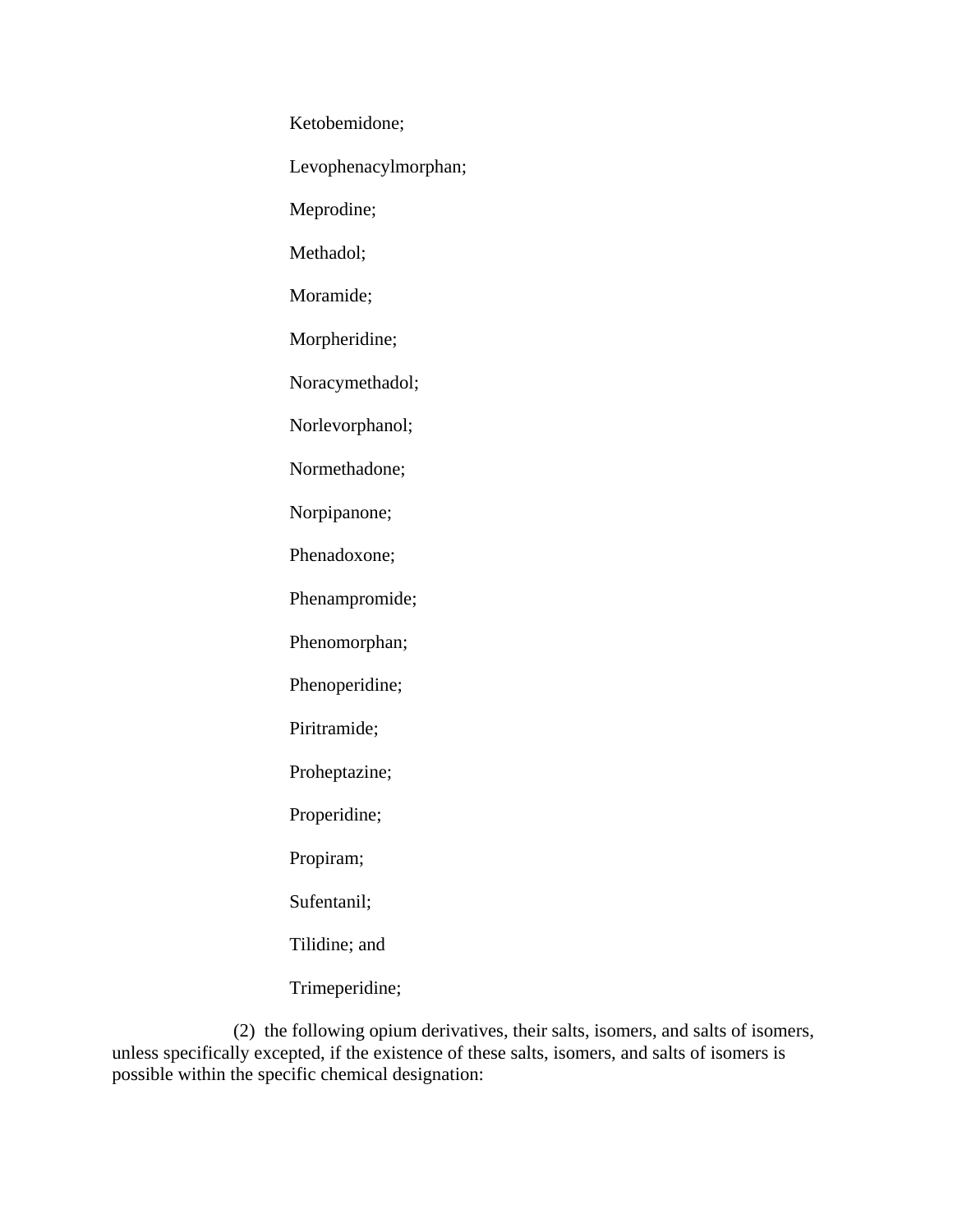Acetorphine;

Acetyldihydrocodeine;

Benzylmorphine;

Codeine methylbromide;

Codeine-N-Oxide;

Cyprenorphine;

Desomorphine;

Dihydromorphine;

Drotebanol;

Etorphine, except hydrochloride salt;

Heroin;

Hydromorphinol;

Methyldesorphine;

Methyldihydromorphine;

Monoacetylmorphine;

Morphine methylbromide;

Morphine methylsulfonate;

Morphine-N-Oxide;

Myrophine;

Nicocodeine;

Nicomorphine;

Normorphine;

Pholcodine; and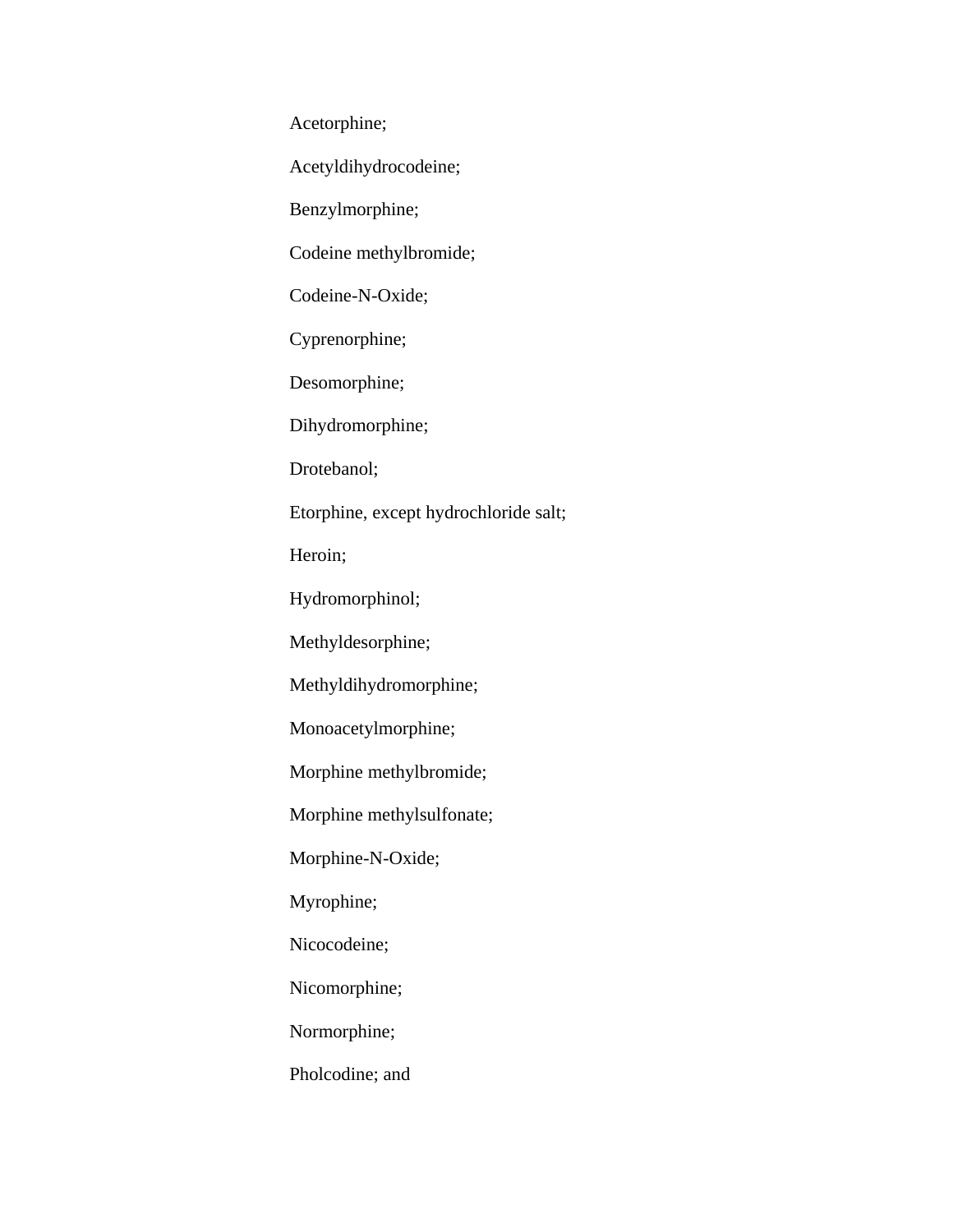Thebacon;

(3) the following substances, however produced, except those narcotic drugs listed in another group:

(A) Opium and opiate not listed in Penalty Group 3 or 4, and a salt, compound, derivative, or preparation of opium or opiate, other than thebaine derived butorphanol, nalmefene and its salts, naloxone and its salts, and naltrexone and its salts, but including:

> Codeine not listed in Penalty Group 3 or 4; Dihydroetorphine; Ethylmorphine not listed in Penalty Group 3 or 4; Granulated opium; Hydrocodone not listed in Penalty Group 3; Hydromorphone; Metopon; Morphine not listed in Penalty Group 3; Opium extracts; Opium fluid extracts; Oxycodone; Oxymorphone; Powdered opium; Raw opium; Thebaine; and Tincture of opium;

(B) a salt, compound, isomer, derivative, or preparation of a substance that is chemically equivalent or identical to a substance described by Paragraph (A), other than the isoquinoline alkaloids of opium;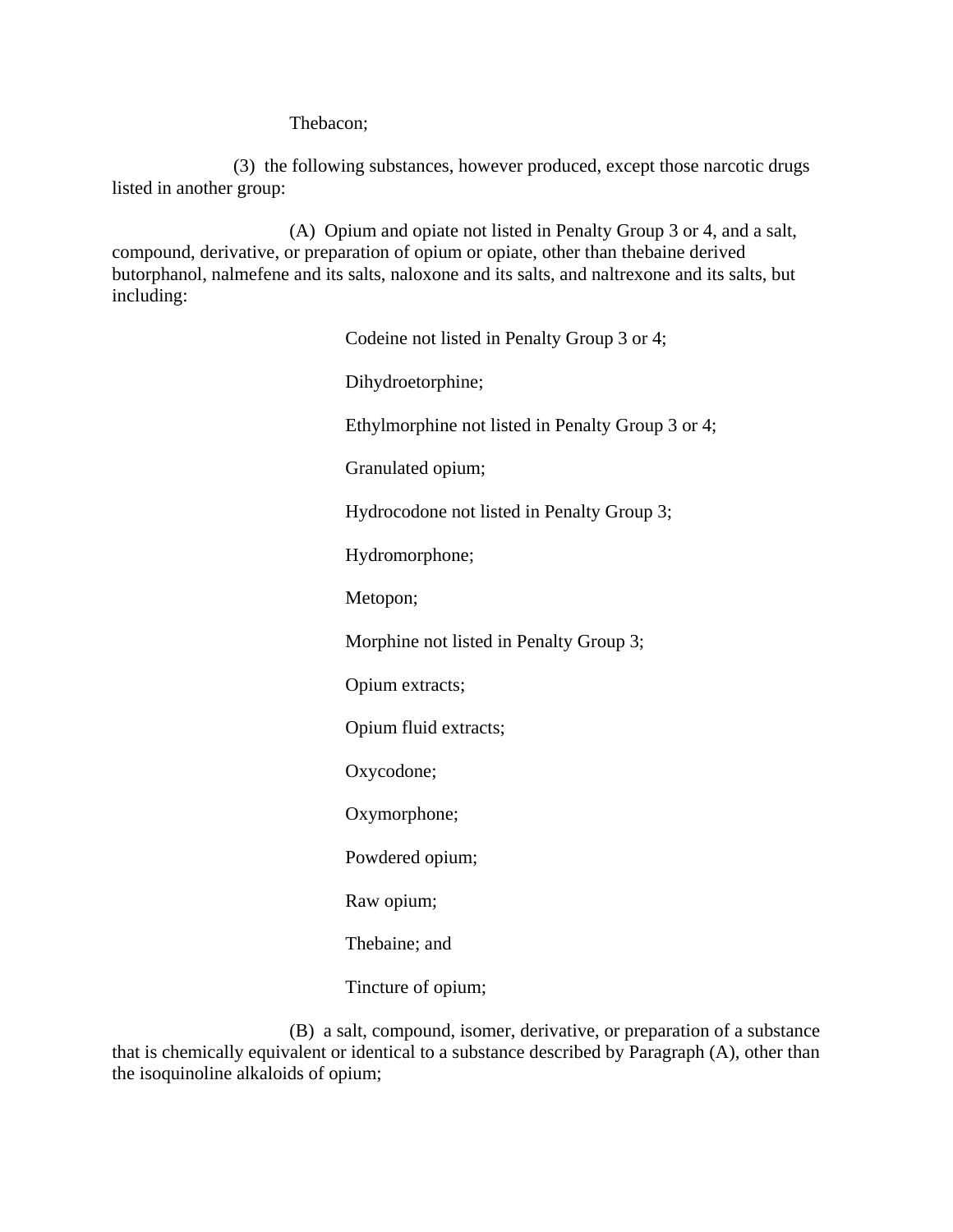- (C) Opium poppy and poppy straw;
- (D) Cocaine, including:

(i) its salts, its optical, position, and geometric isomers, and the salts of those isomers;

(ii) coca leaves and a salt, compound, derivative, or preparation

of coca leaves;

(iii) a salt, compound, derivative, or preparation of a salt, compound, or derivative that is chemically equivalent or identical to a substance described by Subparagraph (i) or (ii), other than decocainized coca leaves or extractions of coca leaves that do not contain cocaine or ecgonine; and

(E) concentrate of poppy straw, meaning the crude extract of poppy straw in liquid, solid, or powder form that contains the phenanthrine alkaloids of the opium poppy;

(4) the following opiates, including their isomers, esters, ethers, salts, and salts of isomers, if the existence of these isomers, esters, ethers, and salts is possible within the specific chemical designation:

Acetyl-alpha-methylfentanyl (N-[1-(1-methyl-2-phenethyl) -4 piperidinyl]-N-phenylacetamide);

Alpha-methylthiofentanyl (N-[1-methyl-2-(2-thienyl)ethyl-4 piperidinyl]-N-phenylpropanamide);

Alphaprodine;

Anileridine;

Beta-hydroxyfentanyl (N-[1-(2-hydroxy-2-phenethyl)-4-piperidinyl] -N-

phenylpropanamide);

Beta-hydroxy-3-methylfentanyl;

Bezitramide;

Carfentanil;

Dihydrocodeine not listed in Penalty Group 3 or 4;

Diphenoxylate not listed in Penalty Group 3 or 4;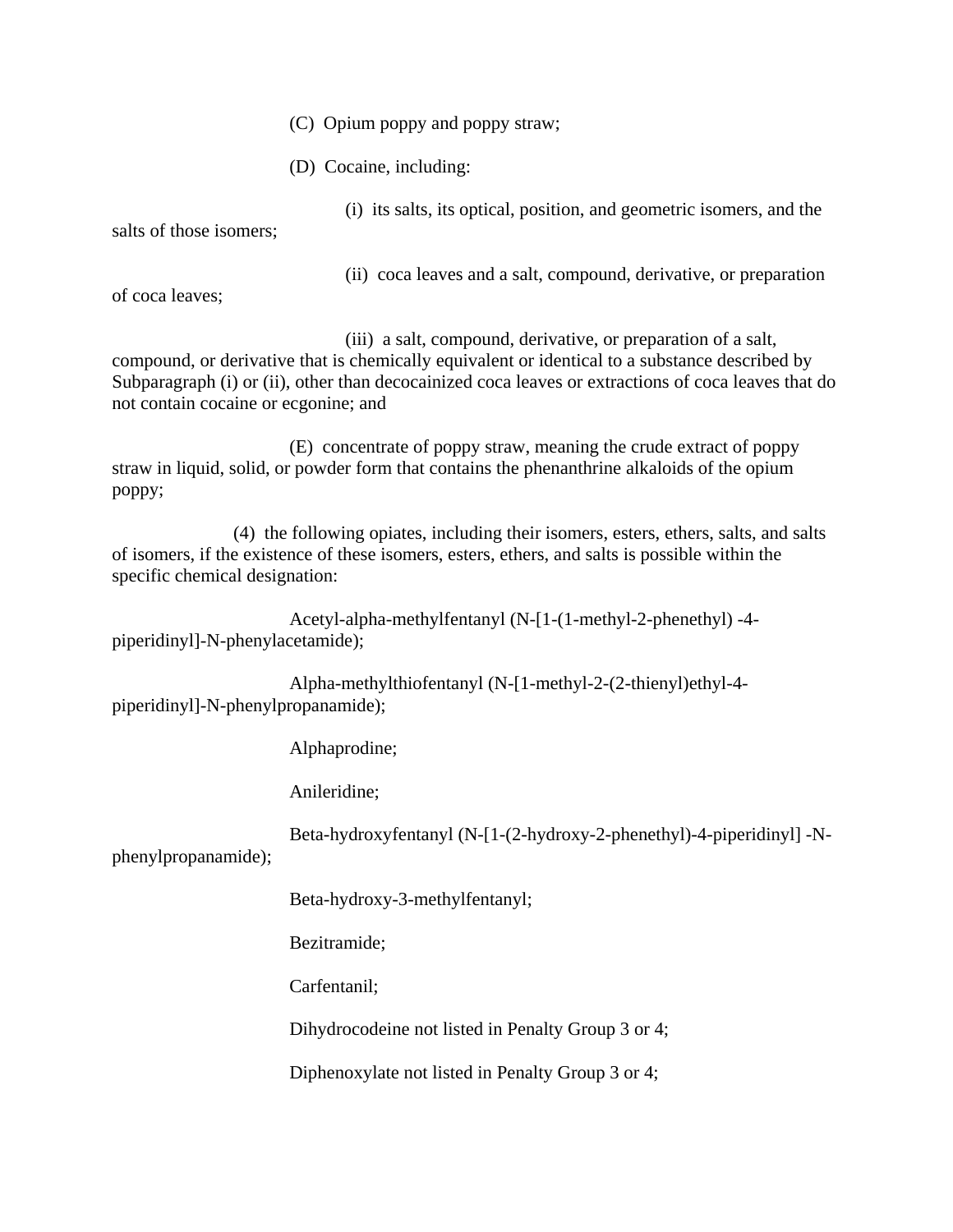|                          | Fentanyl or alpha-methylfentanyl, or any other derivative of Fentanyl;  |
|--------------------------|-------------------------------------------------------------------------|
|                          | Isomethadone;                                                           |
|                          | Levomethorphan;                                                         |
|                          | Levorphanol;                                                            |
|                          | Metazocine;                                                             |
|                          | Methadone;                                                              |
| butane;                  | Methadone-Intermediate, 4-cyano-2-dimethylamino-4, 4-diphenyl           |
| phenylpropanamide);      | 3-methylfentanyl(N-[3-methyl-1-(2-phenylethyl)-4-piperidyl]-N-          |
| phenylpropanamide);      | 3-methylthiofentanyl(N-[3-methyl-1-(2-thienyl) ethyl-4-piperidinyl]-N - |
| carboxylic acid;         | Moramide-Intermediate, 2-methyl-3-morpholino-1, 1-diphenyl-propane-     |
| piperidinylpropanamide); | Para-fluorofentanyl(N-(4-fluorophenyl)-N-1- (2-phenylethyl)-4-          |
|                          | PEPAP (1-(2-phenethyl)-4-phenyl-4-acetoxypiperidine);                   |
| acid;                    | Pethidine (Meperidine);                                                 |
|                          | Pethidine-Intermediate-A, 4-cyano-1-methyl-4-phenylpiperidine;          |
|                          | Pethidine-Intermediate-B, ethyl-4-phenylpiperidine-4 carboxylate;       |
|                          | Pethidine-Intermediate-C, 1-methyl-4-phenylpiperidine-4-carboxylic      |
|                          | Phenazocine;                                                            |
|                          | Piminodine;                                                             |
|                          | Racemethorphan;                                                         |
|                          | Racemorphan;                                                            |